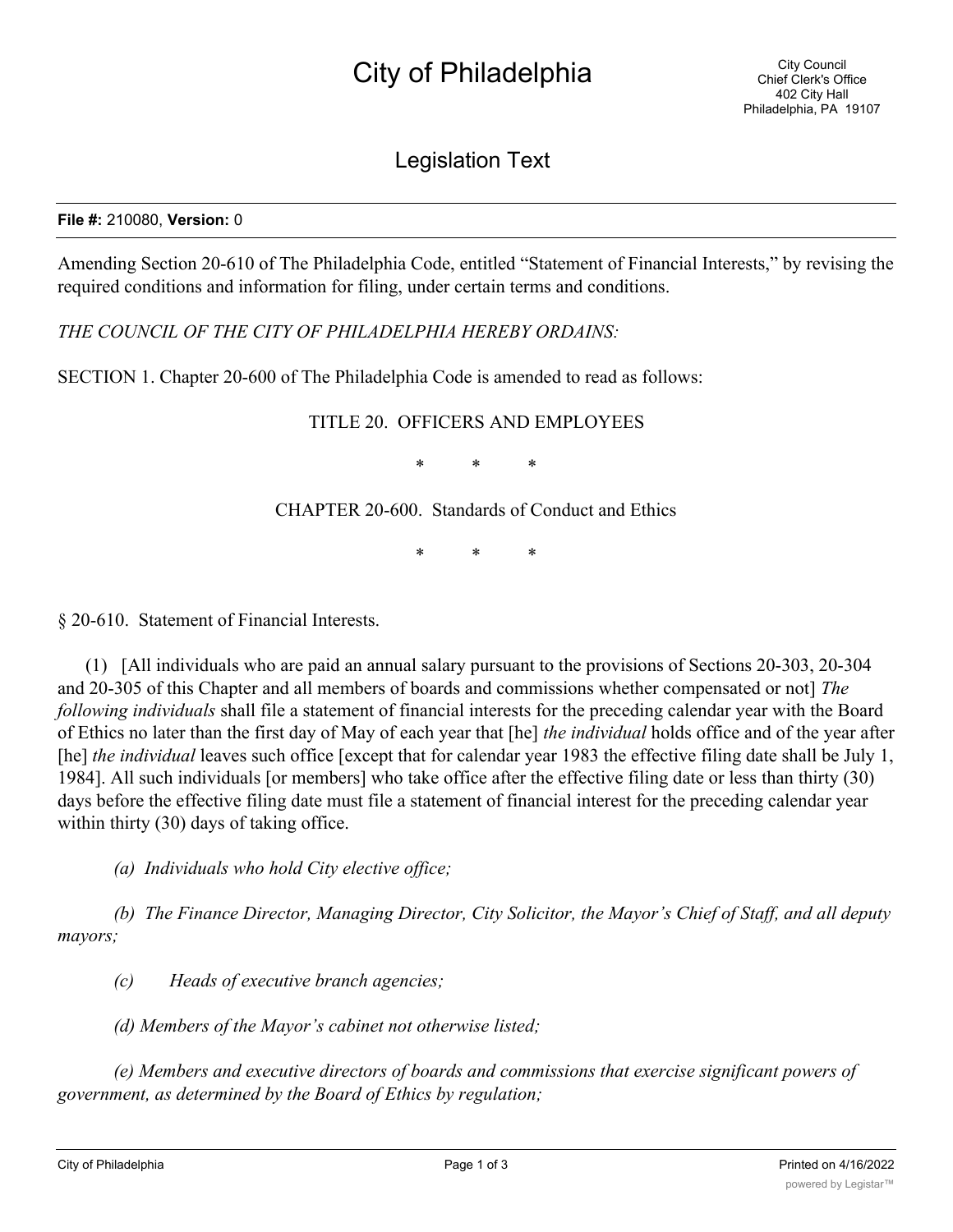*(f) Any other executive branch employee whose position is designated by the Mayor in writing to the Board of Ethics.*

(2) The statement of financial interests filed pursuant to this Section shall be signed under penalty of perjury and include the following information for the prior calendar year with regard to the [individual required to file the statement] *filer*:

(a) The [name, address] *name* and *City* position of the [individual required to file statement.] *filer.*

(b) The occupation or profession of the [individual required to file the statement.] *filer.*

(c) Any [direct or indirect interest in any] real estate *directly or indirectly owned in whole or in part by the filer* [which] that was sold or leased [to] *to, purchased or leased from, or subject to any condemnation proceeding by* the City of Philadelphia or any [of its departments, boards, commissions, authorities or other agencies; purchased or leased from the City of Philadelphia or any of its departments, boards, commissions, authorities or other agencies; or was subject to any condemnation proceeding by the City of Philadelphia or any of its departments, boards, commissions, authorities or other agencies.] *other government entity or any Cityrelated non-profit or agency.*

(d) The name and address of each creditor to whom is owed in excess of five thousand dollars (\$5,000) and the interest rate thereon. However, loans or credit extended between members of the immediate family and mortgages securing real property which is the principal residence of the individual filing shall not be included.

(e) The name [and address] of any person who is the direct or indirect source of income [totalling] *totaling* in the aggregate five hundred dollars (\$500) or more. *Any filer whose salary is paid out of the City Treasury, not including members of boards and commission who receive compensation on a per-meeting basis, shall additionally report the amount of income received from any direct or indirect source of income totaling more than five thousand dollars (\$5,000). Election not to receive a salary that is fixed by Charter or ordinance shall not relieve a filer from their obligations pursuant to this subsection.* However, this [provision] *subsection* shall not be construed to require the divulgence of confidential information protected by statute or existing professional codes of ethics.

(f) The name [and address] of any person from whom a gift or gifts valued in the aggregate at two hundred dollars (\$200) or more were received, and the value and the circumstances of each gift. *A filer need not disclose any tickets received from the City. A filer who is an elected official must disclose tickets for public events received from a third party if the filer sells the tickets, attends the event themselves, or gives the tickets to a family member or a member of their campaign staff, but need not disclose such tickets when distributed to constituents or others for free. Records of receipt and distribution of tickets not subject to disclosure must be maintained.*

(g) The source *and amount* of any honorarium received which is in excess of one hundred dollars (\$100).

(h) [Any] *The name of any business or not-for-profit entity in which the filer holds any* office, directorship or employment of any nature [whatsoever in any business entity.] *whatsoever.*